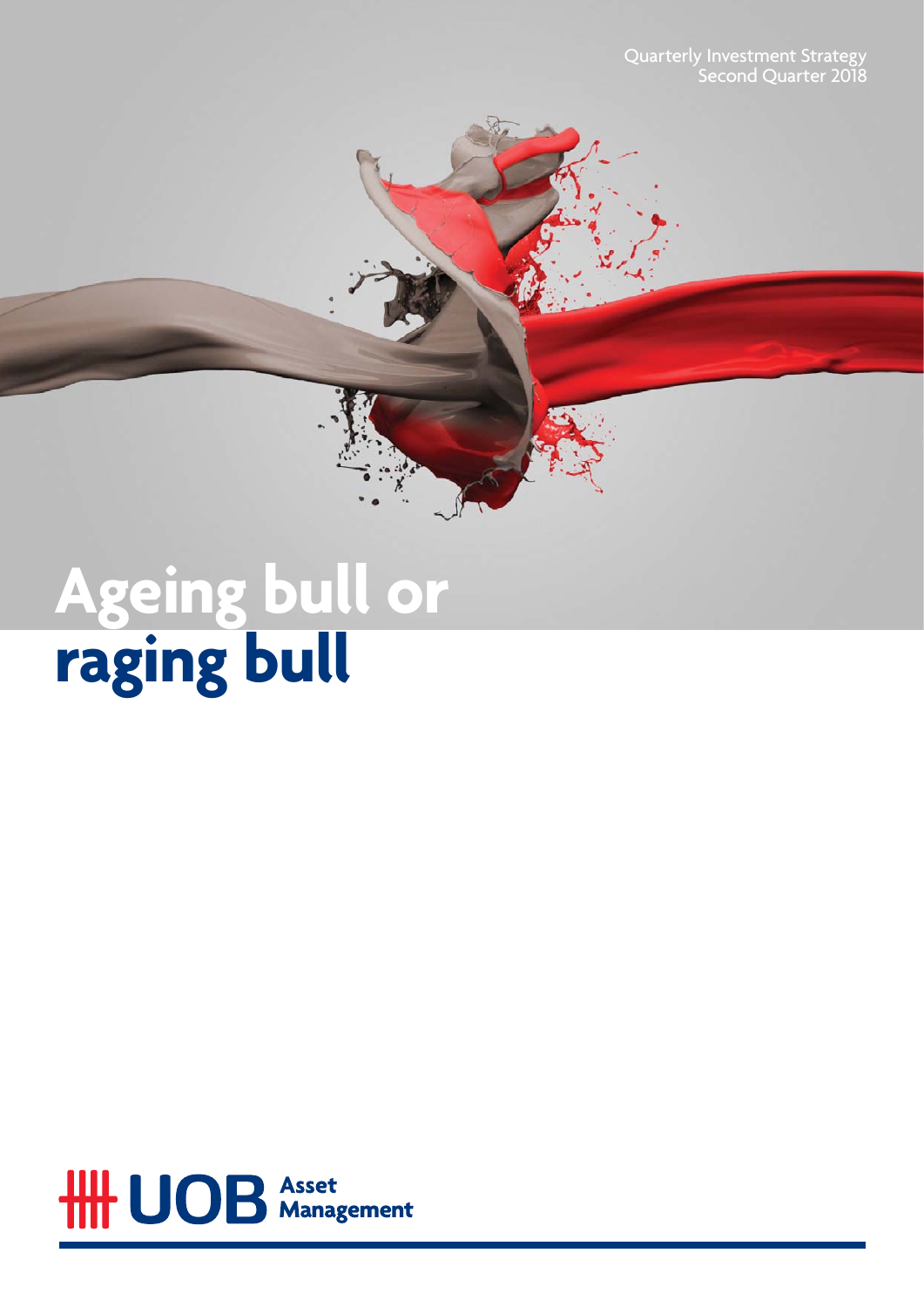#### **Investment Strategy**

[Global Asset Allocation](#page-2-0) 

[Global Investment](#page-3-0) Strategy

US Equity

[Europe Equity](#page-4-0)

Japan Equity

[Asia Ex-Japan Equity](#page-5-0)

Global Fixed [Income Strategy](#page-7-0)

[Currencies](#page-10-0)

[Commodities](#page-11-0)

[Alternatives](#page-12-0)

[Contact Details](#page-13-0)



This is an interactive PDF. For ease of reading, simply click on the navigation bar to go to the desired section.

# <span id="page-1-0"></span>Contents **Investment Strategy**

2018 started with euphoria from 2017, before sliding into corrections in late January/early February. As we look ahead to build our outlook for the year, we assess if the first quarter will be representative as to how investments will perform. Our view is that we are in the midst of an ageing bull market, however without signs of fading out anytime soon.

Our review of global growth, economic surprises, earnings, fund flows, valuations, overheating and interest rates leads to a conclusion of a healthy macro backdrop with solid growth and low risks of overheating. We see growth to be strong enough to withstand modest monetary policy tightening from leading central banks.

Our opinion is that the performance of the markets in the earlier part of January is going to be more representative of returns throughout the year, alongside sufficient broad-based growth which suggests the bull market is likely to charge ahead for longer.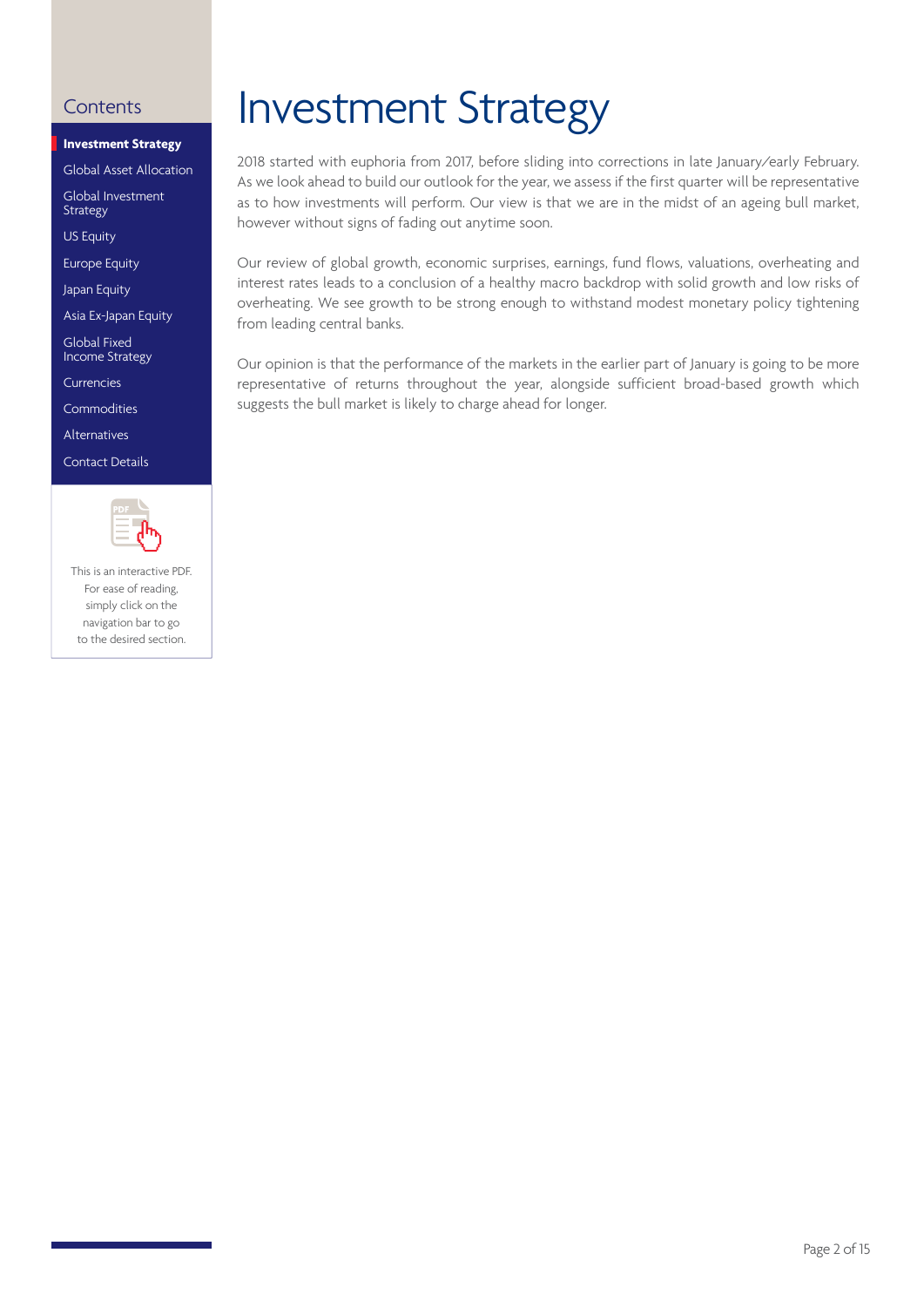<span id="page-2-0"></span>[Investment Strategy](#page-1-0)

**Global Asset Allocation**

[Global Investment](#page-3-0) Strategy

US Equity

[Europe Equity](#page-4-0)

Japan Equity

[Asia Ex-Japan Equity](#page-5-0)

Global Fixed [Income Strategy](#page-7-0)

[Currencies](#page-10-0)

[Commodities](#page-11-0)

[Alternatives](#page-12-0)

[Contact Details](#page-13-0)

# Global Asset Allocation

| Sector Allocation    | View  | <b>Notes</b>                                                                                                                                                                                                                                                                                                  |
|----------------------|-------|---------------------------------------------------------------------------------------------------------------------------------------------------------------------------------------------------------------------------------------------------------------------------------------------------------------|
| Equities             | ÷     | Rationale: Solid broad-based global economic growth<br>continues. Corporate earnings growing at healthy rates across<br>most regions.<br>Risks: Market valuations are above average. The cycle has<br>been in expansion mode for nine years. Inflation could rise<br>and trigger rate hikes that slow growth. |
| Fixed Income         |       | Rationale: As the cycle normalises, central banks will start to<br>normalise rates higher, which will be a headwind for fixed<br>income performance.<br>Risks: Inflation could surprise on the upside and the rate hike<br>path could steepen and become an even greater headwind.                            |
| Commodities<br>UIO & | $\pm$ | Rationale: Strong supply and demand trends in gold, oil and<br>copper, with strong demand coming from China.<br>Risks: China's growth could slow more than expected.                                                                                                                                          |
| Alternatives         |       | Rationale: The equities outlook is strong currently and we<br>turn neutral on alternatives, focusing on market neutral<br>hedge fund strategies that produce steady returns at good<br>risk levels.<br>Risks: Extreme market volatility and market movements<br>outside of individual company performance.    |
| Cash                 |       | Rationale: We are underweight on cash in a pro-growth<br>environment that should lead to strong returns in equities<br>and commodities.<br>Risks: Any correction, even a temporary one, would benefit<br>from having extra cash to deploy.                                                                    |
|                      |       |                                                                                                                                                                                                                                                                                                               |

Maximum Overweight: ++ Slight Overweight: + Neutral: Slight Underweight: - Maximum Underweight: --

# Summary

Global growth and corporate earnings are growing at very solid rates in 2018, according to multiple indicators. The cycle is mature and has expanded for nine years which could induce the temptation of reducing risks. Additionally, the economic cycle has "normalised" with slack taken up, inflation levels rising and a hike in interest rates. Historically, there have not been many periods in which equities underperformed in years of good global growth, along with hiking interest rates. While it is not surprising that markets are concerned about the implications of "normalising", there is significant evidence that equities should perform well in this type of environment. Fixed income should face some headwinds from rising rates, however, the path is modest and returns in the asset class should remain positive.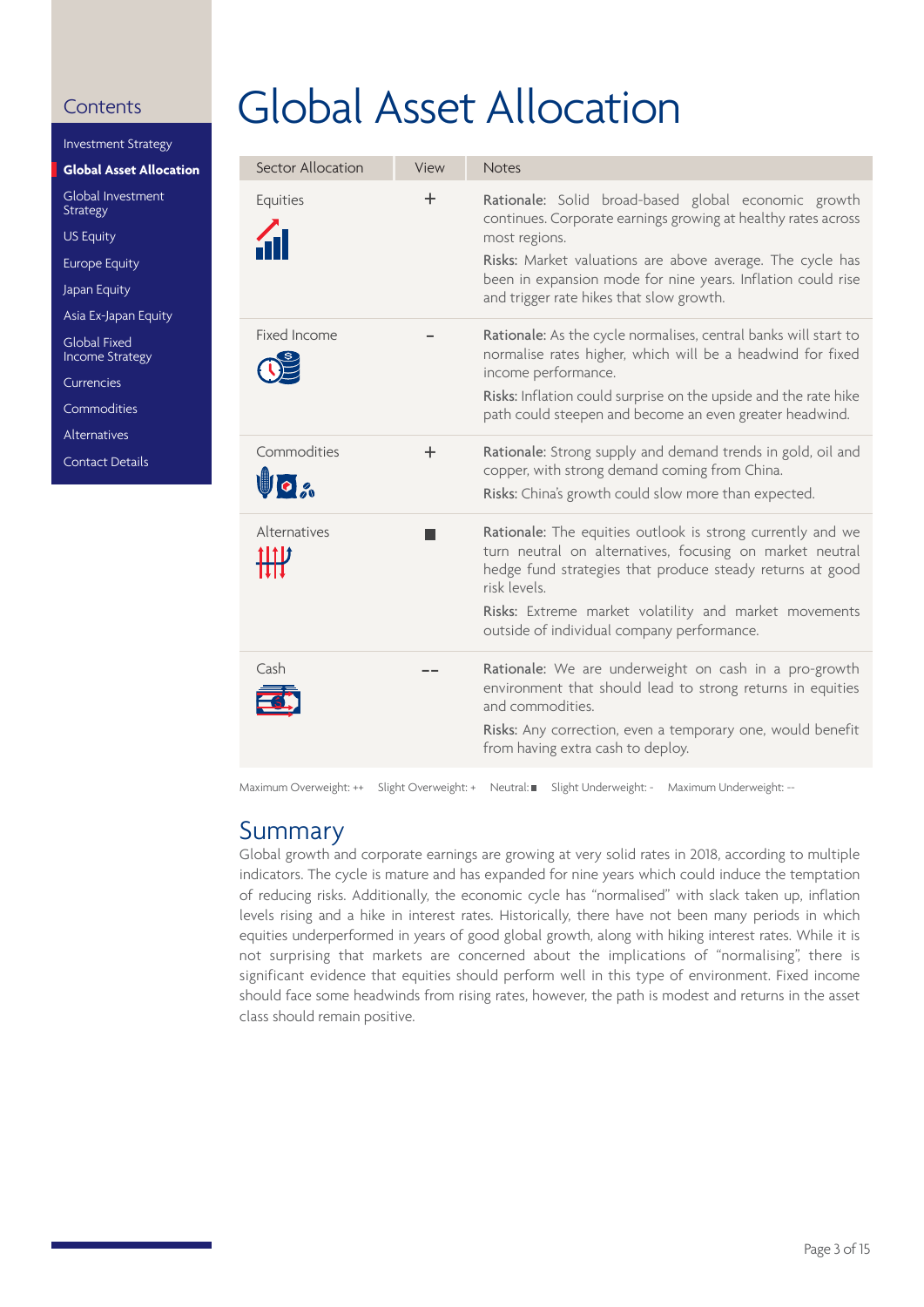[Investment Strategy](#page-1-0) [Global Asset Allocation](#page-2-0)

**Global Investment**

**Strategy** US Equity

[Europe Equity](#page-4-0)

Japan Equity

[Asia Ex-Japan Equity](#page-5-0)

Global Fixed [Income Strategy](#page-7-0)

[Currencies](#page-10-0)

[Commodities](#page-11-0)

[Alternatives](#page-12-0)

[Contact Details](#page-13-0)

# <span id="page-3-0"></span>Contents Global Investment Strategy

## Ageing bull or raging bull

At the start of 2018, we argued that the global investment cycle has moved decisively out of a deflationary environment towards a more normalised cycle. Now that the cycle is normalising, we turn to emphasise what to expect in the final years of a bull cycle that usually coincides with rising equities, commodity prices and interest rates. Our assessment of macroeconomic growth is to expect better growth in 2018 and hence, we think the cycle continues. We maintain a recession checklist, and until we get traditional warning signs that the cycle is near the end, we remain bullish.

While our cycle framework was fairly straightforward, a sharp correction in February tested that view. At the start of February global equities declined by 10% as stock markets across the world followed the lead from the US. Fixed income markets also corrected as global long term yields climbed. The 10-year US Treasury (UST) yield climbed from 2.4% to 2.85% over the first two months of the year, putting pressure on bonds worldwide. Many investors are asking if this correction is potentially the end of the cycle and if rising rates might be the trigger for the next downturn.

A 10% equity correction and a spike in volatility appears unsettling, however, it is in line with equity market behaviour over bull markets. For context, there were 7 corrections of 5% or more over the bull market from 2003 to 2007, followed by new highs within 2 months of recovering losses. We also note that rising rates feature as typical backdrops to bull markets. Again through the previous expansion cycle of 2003 to 2007, the US Federal (Fed) Funds rate and the 10-year USTs were trending up over several years and equities continued to perform. The bull market only really ended when the next recession came.

"There are not many historical periods where equities have underperformed in the face of globally synchronised growth and rising corporate earnings. We don't think 2018 will be one of them."

Still, we continue to monitor our checklist for the next recession. Compared to last quarter, little has changed and our indicators still point to the greater likelihood of the cycle extending for over a year. The yield curve has not inverted, leading indicators have not softened, credit growth is not overheated, high yield spreads over investment grade spreads have not widened, recession probability models have not increased, and market measures of stress and correlations are not showing signs of concern. Thus we think the bull market continues and the correction is still in line with traditional bull market corrections.

The global expansion is mature as it has persisted for 9 years, but it is not giving any signs of it fading just yet. Hence we are overweight on global equities and underweight on fixed income. We are overweight on commodities, and maintain a neutral call on alternatives and hold an underweight position in cash.

The top risks for the coming quarters are inflation surprises, a China slowdown and geopolitical tensions. After years of flirting with deflation in the developed markets, the global environment has shifted decisively toward a more normal cycle. Growth in China as of early 2018 remains stable and geopolitical risk appears to have subsided. We would not describe any of the risks as particularly threatening, however, it is prudent to remain on the lookout for factors that could derail a bull market.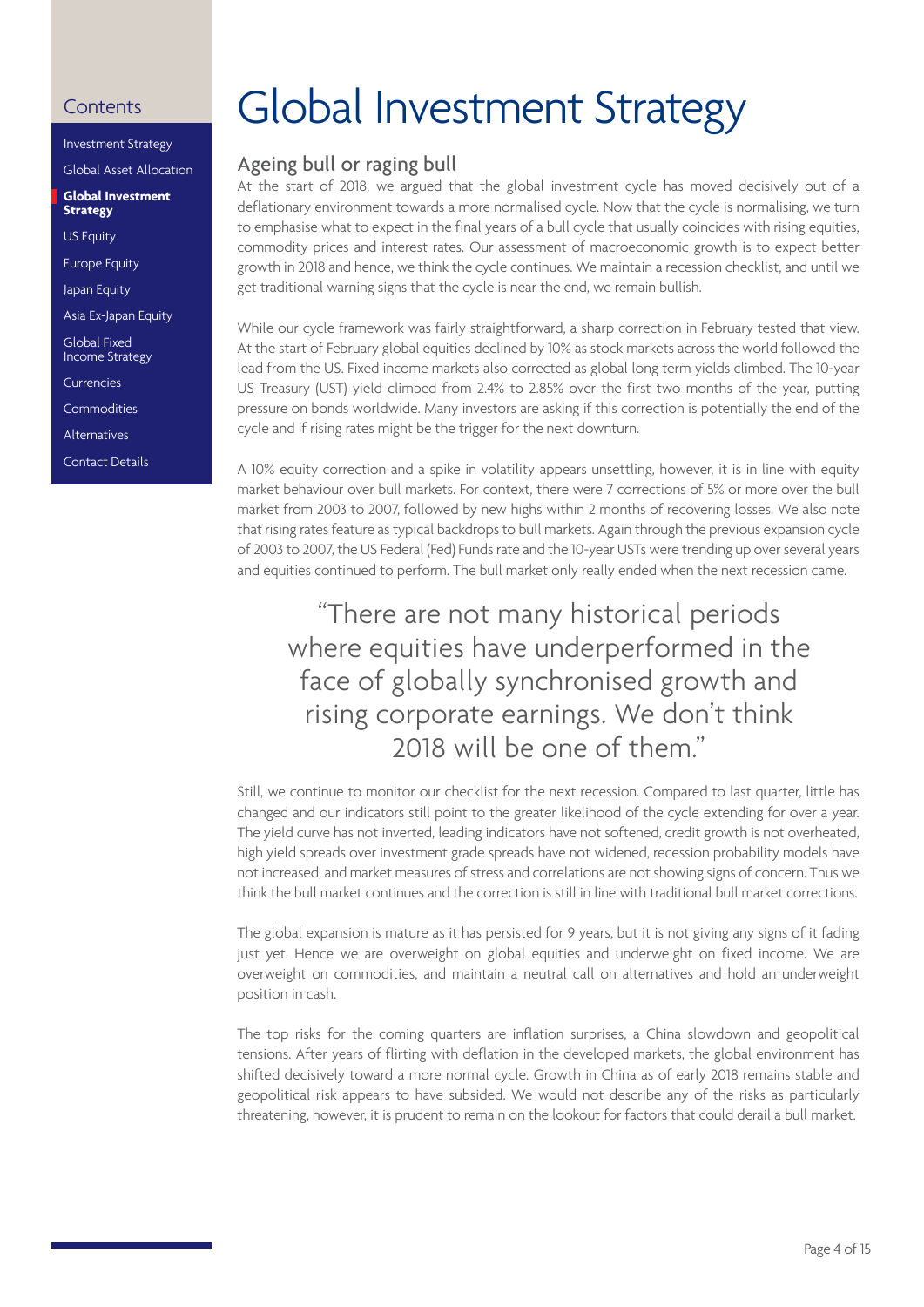<span id="page-4-0"></span>[Investment Strategy](#page-1-0)

[Global Asset Allocation](#page-2-0)

[Global Investment](#page-3-0) Strategy

**US Equity**

**Europe Equity**

**Japan Equity**

[Asia Ex-Japan Equity](#page-5-0)

Global Fixed [Income Strategy](#page-7-0)

[Currencies](#page-10-0)

[Commodities](#page-11-0)

[Alternatives](#page-12-0)

[Contact Details](#page-13-0)

# US Equity

| Country Allocation | View | <b>Notes</b>                                                                                                                                                                                                                                          |
|--------------------|------|-------------------------------------------------------------------------------------------------------------------------------------------------------------------------------------------------------------------------------------------------------|
| US                 | ÷    | Rationale: US economic indicators have improved to<br>higher levels and corporate earnings have improved over<br>the past quarter. Meanwhile corporate and consumer<br>surveys showed businesses holding bullish views about the<br>economic outlook. |
|                    |      | Risks: Inflation could surprise on the upside with low<br>unemployment amid expectations the Fed is behind the<br>curve on monetary policy.                                                                                                           |

# Summary

US corporate tax cuts are contributing to earnings growth, giving a boost to bullish corporate sentiment. We think inflation targets will not be met until end-2018, and true inflation concerns will not surface until 2019.

# Europe Equity

| Country Allocation                                                                                                                 | View | <b>Notes</b>                                                                                                                                                                                                                                              |
|------------------------------------------------------------------------------------------------------------------------------------|------|-----------------------------------------------------------------------------------------------------------------------------------------------------------------------------------------------------------------------------------------------------------|
| Europe<br>$\begin{array}{c} \mathbf{x}^{n}\mathbf{x}_{n}\\ \mathbf{x}_{n}\mathbf{x}^{n}\\ \mathbf{x}_{n}\mathbf{x}^{n}\end{array}$ |      | Rationale: Leading economic indicators are still at high levels<br>which appeared to have peaked and are declining modestly.<br>Gross domestic product (GDP) and corporate growth<br>revisions are modestly lower compared to other developed<br>markets. |
|                                                                                                                                    |      | Risks: Geopolitical risks have moderated in the region though<br>uncertainty hangs over the United Kingdom (UK) from its exit<br>from the European Union (EU).                                                                                            |

## Summary

On a relative basis, we see better leading indicators and corporate earnings improvement in the US and Japan. The strong Euro has become a modest headwind for European businesses. While political risks have abated, the lack of consensus in Italy will restrain much needed reforms.

# Japan Equity

| Country Allocation | View | <b>Notes</b>                                                                                                                                                                                                                                                                                                                                                      |
|--------------------|------|-------------------------------------------------------------------------------------------------------------------------------------------------------------------------------------------------------------------------------------------------------------------------------------------------------------------------------------------------------------------|
| Japan              |      | Rationale: Domestic economic conditions improvements<br>continue along with tailwinds from a global economic<br>upcycle. BoJ accommodative monetary policies are<br>supported by inflation levels which are below target, which<br>would help to support the market.<br>Risks: Structural issues such as demographic trends remain an<br>overhang on the country. |

# Summary

Economic data continues to witness solid improvement along with tailwinds from the global economic upcycle. While inflation is picking up, it remains below target and likely to reinforce Bank of Japan's (BoJ) accommodative monetary policies, which would help support the market. Developments in corporate governance and corporate performance continue to show positive momentum.

Maximum Overweight: ++ Slight Overweight: + Neutral: Slight Underweight: - Maximum Underweight: --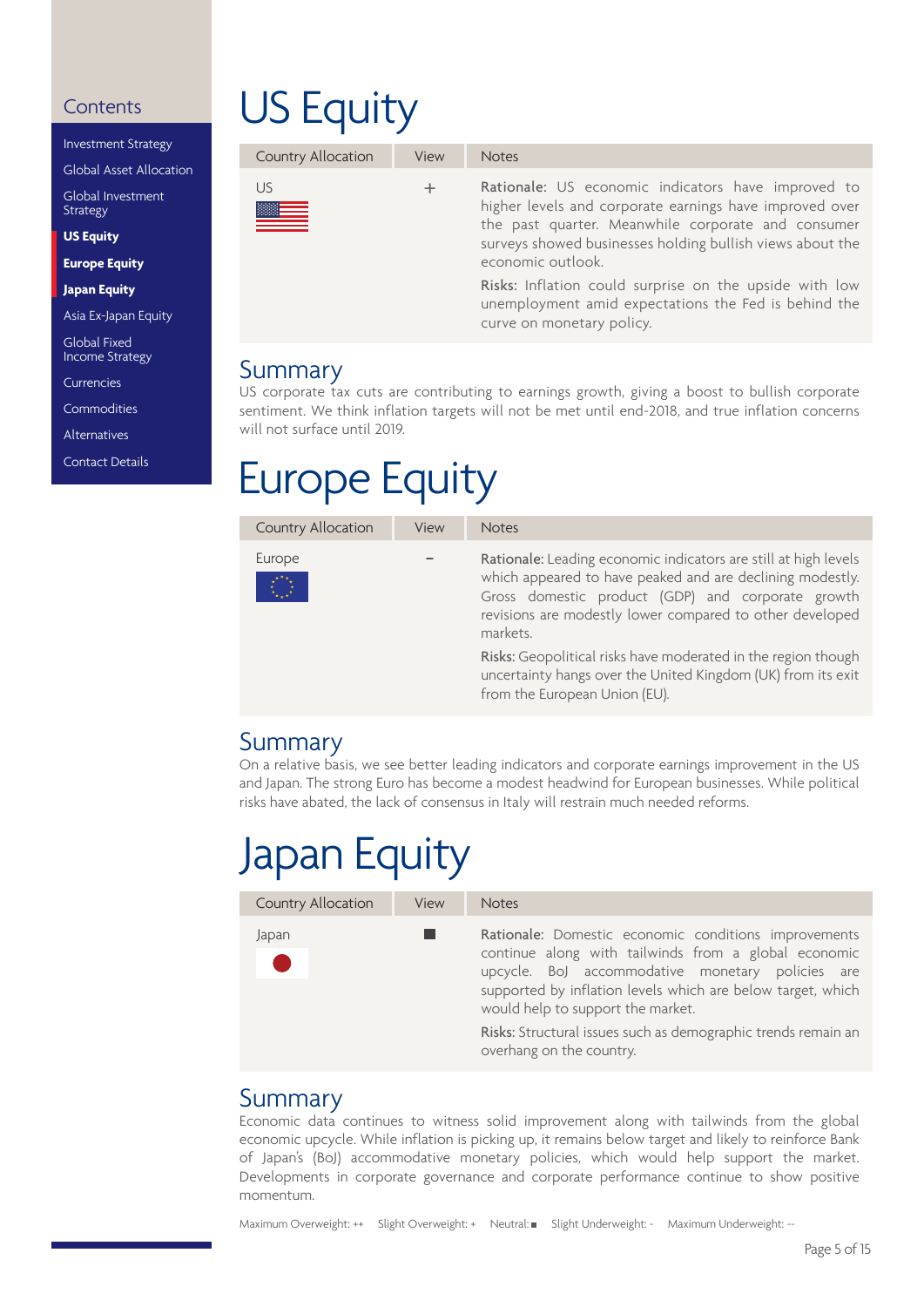<span id="page-5-0"></span>[Investment Strategy](#page-1-0) [Global Asset Allocation](#page-2-0) [Global Investment](#page-3-0) Strategy US Equity [Europe Equity](#page-4-0) Japan Equity **Asia Ex-Japan Equity** Global Fixed [Income Strategy](#page-7-0)

[Currencies](#page-10-0)

[Commodities](#page-11-0)

[Alternatives](#page-12-0)

[Contact Details](#page-13-0)

# Asia Ex-Japan Equity

| Country Allocation    | View  | <b>Notes</b>                                                                                                                                                                                                                                                                                                                                                                                                                                     |
|-----------------------|-------|--------------------------------------------------------------------------------------------------------------------------------------------------------------------------------------------------------------------------------------------------------------------------------------------------------------------------------------------------------------------------------------------------------------------------------------------------|
| China                 | $\pm$ | Rationale: Stable economic growth and strong corporate<br>profits. The government is pushing through more reforms,<br>deleveraging and rebalancing measures. Macro-risks are<br>subsiding and valuations are still cheap compared to regional<br>and global markets, particularly for 'H' shares. Expect the<br>market's re-rating to continue in 2018.<br>Risks: Further liquidity tightening measures and a possible dip<br>in property sales. |
| Hong Kong<br>☆        |       | Rationale: Tight demand and supply fundamentals. Central<br>office rental trends and recent transactions remain strong<br>while retail sales are recovering. Strong recovery in Macau<br>gaming revenues and further growth is supported by better<br>infrastructure connectivity.<br>Risks: Lofty prices of HK residential property remains a social<br>problem alongside perceived political interference from China.                          |
| India<br>60           |       | Rationale: High market valuations. Downward earnings revisions<br>may still continue after a large scale banking fraud scandal.<br>Risks: A recapitalisation of banks may spur a recovery in<br>capital recapitalisation (capex). Strong domestic liquidity in<br>the financial system post-demonetisation could support the<br>equity markets.                                                                                                  |
| Indonesia             |       | Rationale: Capex recovery and exports driven by high coal<br>prices should support economic growth along subdued<br>inflation and accommodative monetary policy. Domestic<br>consumption could improve with government financial aid<br>and job creation.<br>Risks: Domestic consumption remains soft.                                                                                                                                           |
| Malaysia              |       | Rationale: Uncertainty from the upcoming general elections<br>and limited further upside to the Ringgit.<br>Risks: Upside to economy and earnings growth from strong<br>construction orders. Restructuring of government-linked<br>companies.                                                                                                                                                                                                    |
| Philippines           |       | Rationale: Tax reforms have accelerated inflation and the<br>current account deficit has put pressure on the Philippine<br>peso. Congress may remove some tax incentives that could<br>affect foreign direct investment and business process<br>outsourcing.<br>Risks: GDP expansion and domestic consumption has held<br>up despite inflation pressures.                                                                                        |
| Singapore<br><b>C</b> | $\pm$ | Rationale: Strong GDP growth momentum has continued<br>into 2018 with more positive earnings revisions to follow.<br>Recovery in the real estate sector. Singapore valuations are<br>attractive relative to ASEAN peers.<br>Risks: Rising interest rates could hit the real estate sector and<br>stall recovery.                                                                                                                                 |
|                       |       |                                                                                                                                                                                                                                                                                                                                                                                                                                                  |

Maximum Overweight: ++ Slight Overweight: + Neutral: Slight Underweight: - Maximum Underweight: --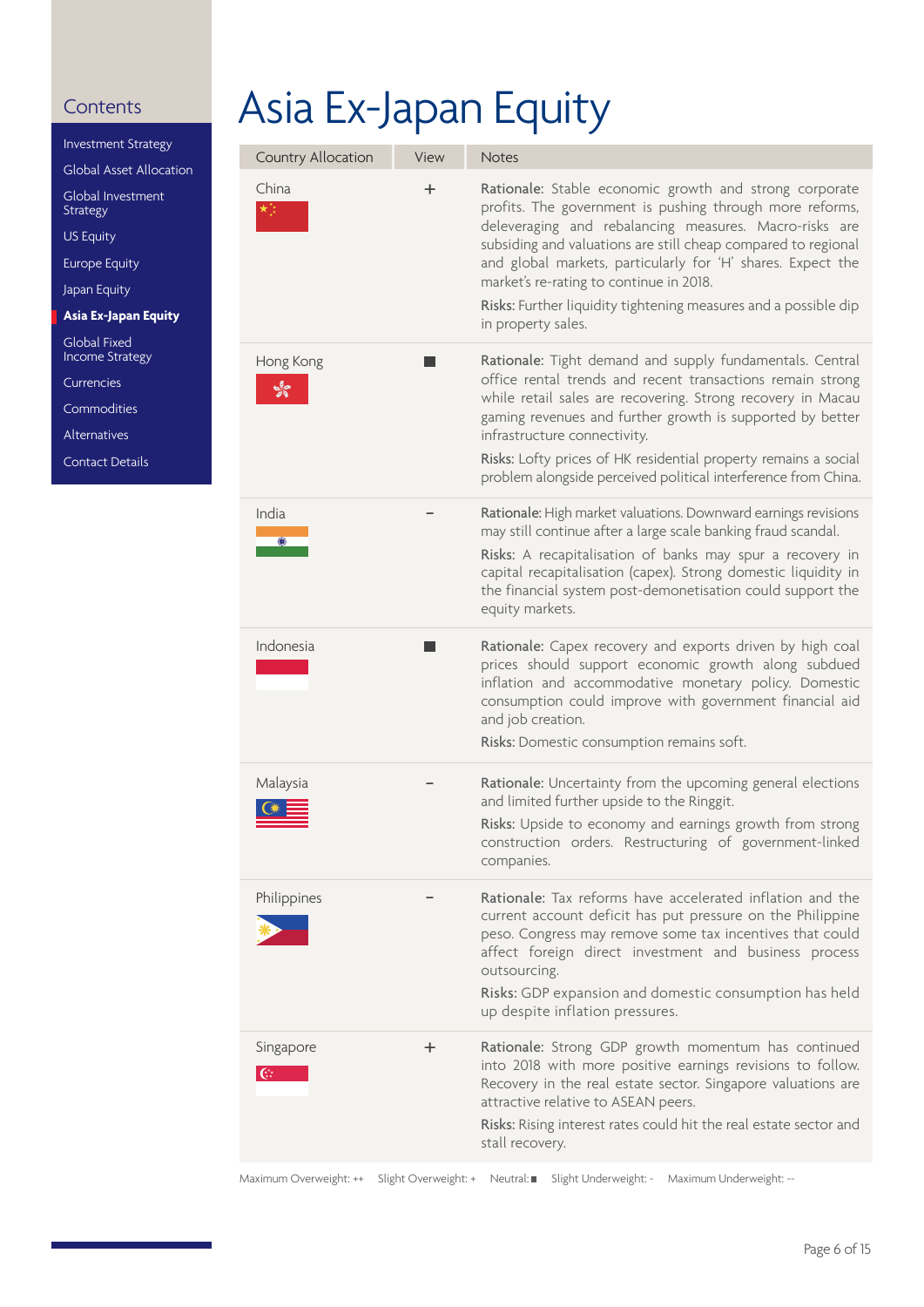Investment Strategy Global Asset Allocation

Global Investment Strategy

US Equity

Europe Equity

Japan Equity

**Asia Ex-Japan Equity**

Global Fixed Income Strategy

Currencies

Commodities

Alternatives

Contact Details



Maximum Overweight: ++ Slight Overweight: + Neutral: Slight Underweight: - Maximum Underweight: --

## Summary

Asia is seeing a second year of profitability improvement after five to six years of declines. Earnings revisions have outpaced global markets throughout 2017 and continue to do so in 2018. Yet, market valuations in Asia are still reasonable. Asian markets are trading slightly above their 18-year historical mean level on price-to-book and price-to-earnings ratios, and at a sizeable discount compared to global markets.

Underlying Asia's strong performance last year and carrying into 2018 has been China. The country's industrial profits and corporate earnings rebounded strongly in 2017, helped by capacity rationalisation, improving utilisation and a rebound in producer price inflation index following government-led supply side reforms. This has given more breathing room for the government to step up on economic rebalancing, financial deleveraging and reforms. With macro risks subsiding and more focus on executing reforms in the leadership's second term post the party congress, we can expect China's momentum of rerating to continue.

However, momentum has reversed in the North Asian markets, particularly in Korea and Taiwan. Southeast Asia is seeing better momentum so far in 2018 after underperforming in 2017. We have seen more positive earnings revisions in the region compared to North Asia, particularly for Indonesia, Singapore and Thailand.

We continue to be positive on Asia given the backdrop of improving global economic growth, continued positive earnings revisions and cheaper valuations versus global markets. Strong positive fund inflows and domestic liquidity should also help support the Asian markets. Barring a potential trade war with the US or a sharp spike in inflation and interest rates leading to heightened global risk aversion, Asian markets should continue their trend of outperformance.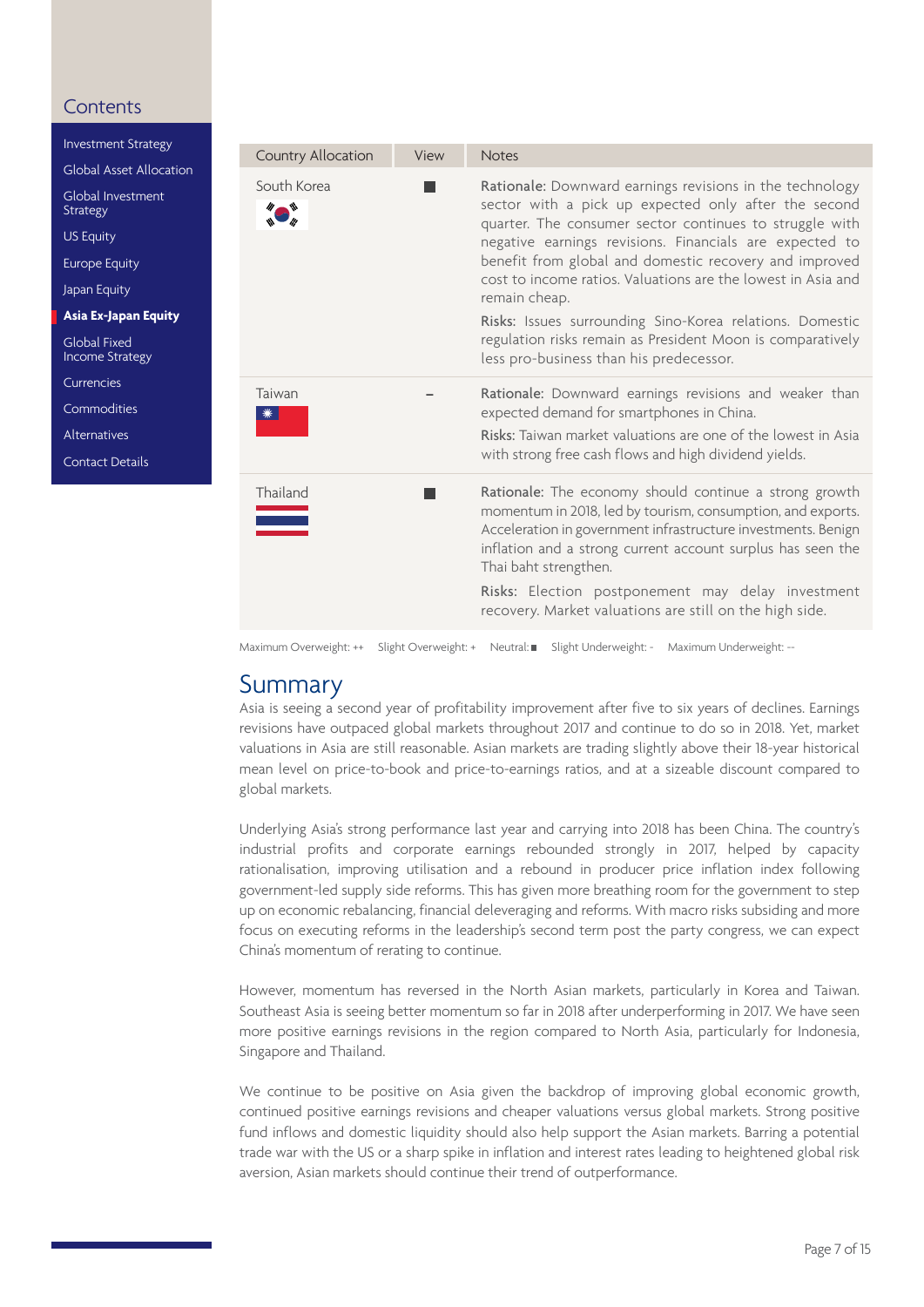<span id="page-7-0"></span>[Investment Strategy](#page-1-0)

[Global Asset Allocation](#page-2-0)

[Global Investment](#page-3-0) Strategy

US Equity

[Europe Equity](#page-4-0)

Japan Equity

[Asia Ex-Japan Equity](#page-5-0)

**Global Fixed Income Strategy**

[Currencies](#page-10-0)

**[Commodities](#page-11-0)** 

[Alternatives](#page-12-0)

[Contact Details](#page-13-0)

# Global Fixed Income Strategy

| Sector Allocation                | View  | <b>Notes</b>                                                                                                                                                                                                                                                                                                                                                                                                                                                                                                                                                                                                                        |
|----------------------------------|-------|-------------------------------------------------------------------------------------------------------------------------------------------------------------------------------------------------------------------------------------------------------------------------------------------------------------------------------------------------------------------------------------------------------------------------------------------------------------------------------------------------------------------------------------------------------------------------------------------------------------------------------------|
| Developed<br>Market (DM)         |       | Rationale: Structural forces are driving global yields higher -<br>leading inflation indicators are trending up in the US while<br>expectations of policy normalisation are prevalent in Europe<br>and the UK. While Japan government bond (JGB) yields are<br>still contained by yield curve control, risks are skewed toward<br>the upside. Rising global yields are likely to pressure the BoJ<br>into adjusting the yield target higher.<br>Risks: The current circumstance could be a repeat of the<br>scenario in the US around early 2017 where the market<br>expected inflation to trend higher but instead dipped sharply. |
| <b>DM Government</b>             |       | Rationale: While yields in Europe and the US are likely to<br>head higher in tandem, they remain at different stages of the<br>tightening cycle, with EU still in the infancy of policy<br>normalisation. As such, the yield curve in Europe should<br>steepen more compared to the US.<br>Risks: Should volatility continue to rise and risk aversion takes<br>hold, expect demand for safe haven DM bonds to increase.                                                                                                                                                                                                            |
| <b>DM Credit</b>                 |       | Rationale: Creditworthiness continues to improve across<br>sectors, reflecting healthy fundamentals.<br>Risks: Rate shocks and geopolitical tensions that may trigger<br>credit spreads to widen.                                                                                                                                                                                                                                                                                                                                                                                                                                   |
| Emerging<br>Market (EM)          | $\pm$ | Rationale: EM is expected to be one of the drivers of global<br>growth. Growth in EM is broad-based and synchronised, creating<br>a positive feedback loop. Valuations are fair to attractive.<br>Risks: The risks to watch include the pace of US monetary<br>tightening and protectionist measures, deleveraging in<br>China, inflation surprises, idiosyncratic EM political risks,<br>geopolitical risks.                                                                                                                                                                                                                       |
| <b>EM Government</b><br>$\sigma$ |       | Rationale: Generally more positive policy tone emanating<br>from EM. Most countries have deployed both monetary tools<br>(currency depreciation, rates) and fiscal tools (subsidy cuts,<br>value-added-taxes) to improve their imbalances.<br>Risks: Sensitivity to sharp commodity price declines and/or<br>sharply higher USD funding costs. Idiosyncratic risk such as an<br>exit from the North American Free Trade Agreement (NAFTA)<br>negotiations could impact Mexico negatively.                                                                                                                                           |
| <b>EM Corporate</b>              |       | Rationale: EM corporate fundamentals showed improvement<br>with defaults running at historic low rates, and stabilising levels<br>of leverage levels. Overall, EM corporate credit is trading<br>relatively expensive to EM sovereigns and quasi-sovereigns.<br>Risks: Protectionist US trade policies, idiosyncratic EM political<br>risks, geopolitical risks. A potential recovery in the capital<br>expenditure or mergers and acquisitions cycle would be cash<br>flow negative.                                                                                                                                               |

Maximum Overweight: ++ Slight Overweight: + Neutral: Slight Underweight: - Maximum Underweight: --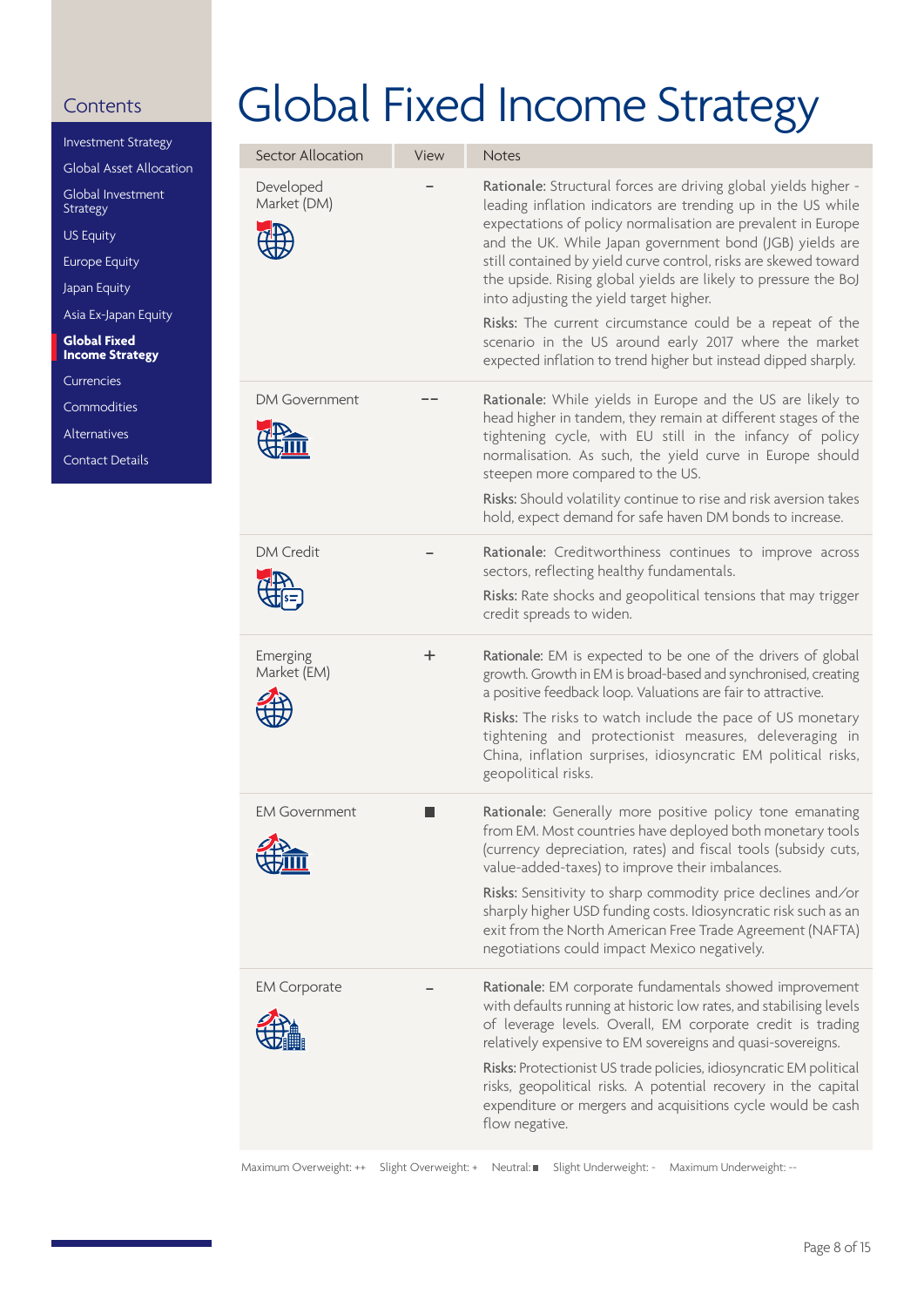[Global Asset Allocation](#page-2-0) [Global Investment](#page-3-0) Strategy US Equity [Europe Equity](#page-4-0) Japan Equity [Asia Ex-Japan Equity](#page-5-0)

[Investment Strategy](#page-1-0)

**Global Fixed Income Strategy**

[Currencies](#page-10-0)

[Commodities](#page-11-0)

[Alternatives](#page-12-0)

[Contact Details](#page-13-0)

| Sector Allocation        | View | <b>Notes</b>                                                                                                                                                                                                                                                                                                        |
|--------------------------|------|---------------------------------------------------------------------------------------------------------------------------------------------------------------------------------------------------------------------------------------------------------------------------------------------------------------------|
| <b>EM Local Currency</b> | ÷    | <b>Rationale:</b> Returns for the asset class should moderate in<br>2018 compared with 2017, while return dispersion among<br>countries should increase.                                                                                                                                                            |
|                          |      | Risks: Higher than expected inflation, geopolitical risks, rising<br>protectionism, and a slowdown in growth momentum in EM.                                                                                                                                                                                        |
| Duration                 |      | Rationale: A short duration stance is prudent as yields are<br>likely to head higher in the coming quarter.<br>Risks: The safe haven appeal of USTs might overwhelm any<br>inflationary impact in the event of an escalation of trade<br>friction between the US and China.                                         |
| <b>Yield Curve</b>       | ÷    | Rationale: Risk appetite should remain steady in the coming<br>quarter, while spreads between 2-year and 10-year USTs are<br>likely to remain supported at technical levels.<br>Risks: Spreads between 2-year and 10-year USTs will tighten<br>should the technical support spread of 50 basis points be<br>broken. |

Maximum Overweight: ++ Slight Overweight: + Neutral: Slight Underweight: - Maximum Underweight: --

# Summary

The fixed income markets are more vulnerable to an inflation scare rather than a real return of inflation. With the latest US wage and inflation data pointing to a potential return of inflation, our house view holds that 10-year US Treasury (UST) yields are likely to stay generally between 2.8% and 3.1% for the second quarter.

Though a bear market for DM government bonds began in the middle of 2016, credit spreads have not risen significantly. A more aggressive unwinding of quantitative easing and rising market volatilities could possibly trigger such a rise in spreads.

Meanwhile, the macro environment is supportive of EM fund flows over the medium term as inflows into emerging market local currency and hard currency markets still remain positive year-to-date.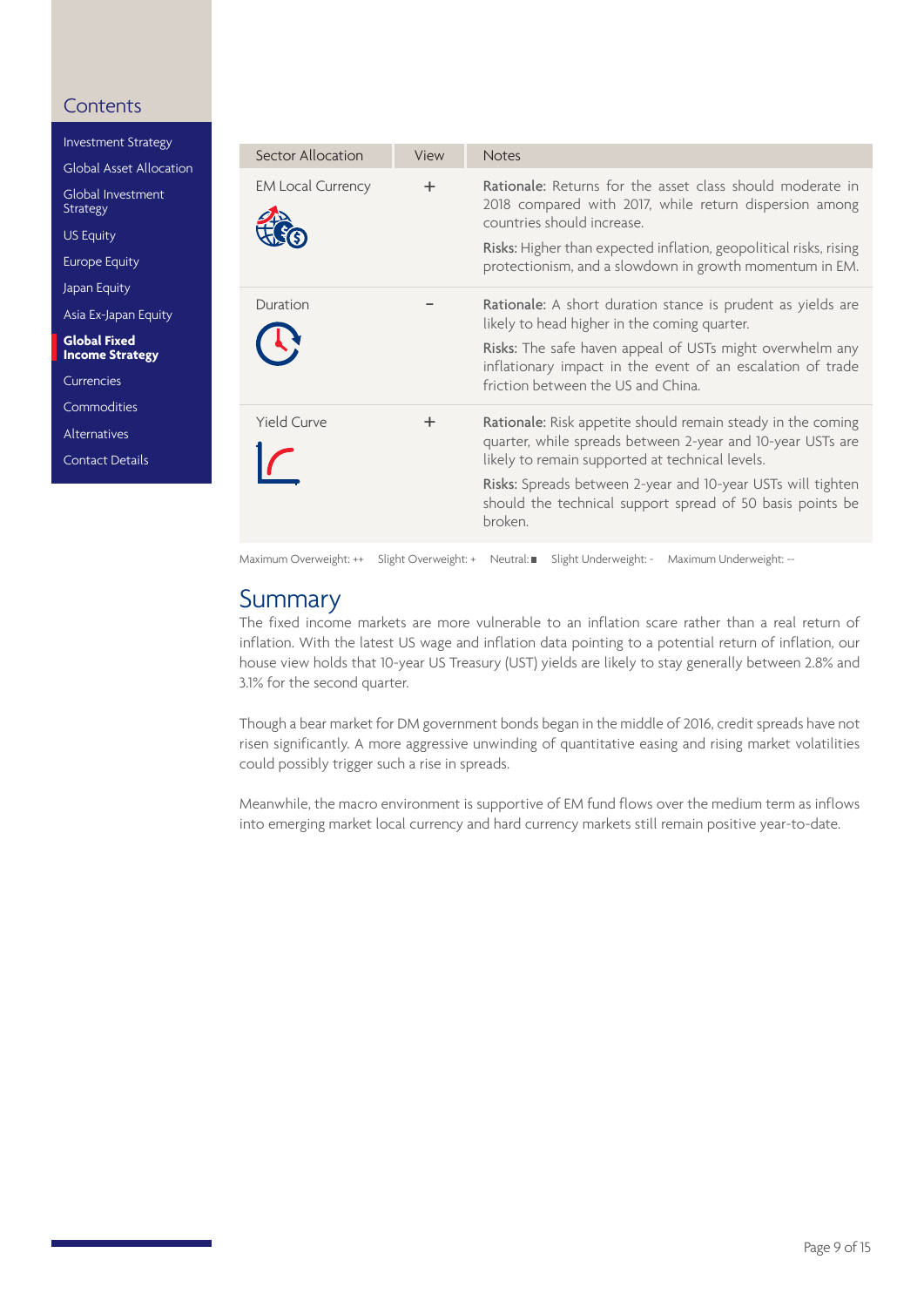[Investment Strategy](#page-1-0)

[Global Asset Allocation](#page-2-0)

[Global Investment](#page-3-0) **Strategy** 

US Equity

[Europe Equity](#page-4-0)

Japan Equity

[Asia Ex-Japan Equity](#page-5-0)

**Global Fixed Income Strategy**

[Currencies](#page-10-0)

[Commodities](#page-11-0)

[Alternatives](#page-12-0)

[Contact Details](#page-13-0)

| Regional Allocation | View | <b>Notes</b>                                                                                                                                                                                                                                                                                                                                                                                                                                                                                                                               |
|---------------------|------|--------------------------------------------------------------------------------------------------------------------------------------------------------------------------------------------------------------------------------------------------------------------------------------------------------------------------------------------------------------------------------------------------------------------------------------------------------------------------------------------------------------------------------------------|
| Latin America       | ÷    | Rationale: High real rates and better current account<br>balances act as a buffer should US rates move higher. On<br>fiscal policy, policymakers are expected to stay on a path of<br>consolidation but with reduced pressure to cut expenditure,<br>as tax revenues rise. Valuations in the region remain<br>attractive, on a relative basis.                                                                                                                                                                                             |
|                     |      | Risks: A renewed political crisis in Brazil might slow down the<br>pace of reform. The region will see elections in Colombia and<br>Mexico in mid-2018 and in Brazil in October 2018. Any failure<br>to NAFTA negotiations will weigh as an idiosyncratic risk<br>for Mexico.                                                                                                                                                                                                                                                              |
| $CIS/EE*$           |      | Rationale: Gradual recovery is supported by further<br>improvement in domestic demand growth in Russia and<br>solid growth in Poland and Turkey. Russia is expected to<br>regain its investment grade status reflecting prudent policy<br>response which has allowed the country's economy to<br>adjust to lower commodity prices and international<br>sanctions. In Turkey and Poland, strong domestic demand<br>growth adds to inflationary pressures. Valuations are<br>moderately expensive.                                           |
|                     |      | Risks: Geopolitical risks including Russia's involvement in US<br>politics could result in further sanctions; weaker macro and<br>political stability in Turkey could lead to further downgrades.                                                                                                                                                                                                                                                                                                                                          |
| Middle East/Africa  |      | Rationale: South Africa's narrative turned positive after the<br>appointment of Cyril Ramaphosa to the Presidency. Rhamposa<br>signalled a restoration of the rule of law and an end to a deeply<br>ingrained system of patronage. Moderate strengthening of oil<br>and resource prices in the wake of Organisation of the<br>Petroleum Exporting Countries (OPEC) production cuts has<br>moderately eased pressure on oil exporters. Many countries<br>have deployed both monetary tools and fiscal tools to improve<br>their imbalances. |
|                     |      | Risks: A weakening of oil prices would negatively impact fiscal<br>budgets. However, Middle Eastern sovereigns have the lowest<br>debt to GDP ratios and strong access to capital markets.<br>Further escalation in the political dispute between Qatar and<br>the Gulf Cooperation Council (GCC) might lead to price<br>volatility in the region.                                                                                                                                                                                         |
| Asia                |      | Rationale: Steady global macroeconomic conditions remain<br>supportive for improving corporate earnings. Stretched<br>valuations coupled with increased issuances may bring some<br>softness for credit spread. Credit bonds will continue<br>outperforming on the back of a hunt for yield with a low<br>interest rates and benign inflationary environment, alongside<br>healthy EM fund flows.                                                                                                                                          |
|                     |      | Risks: Any sharp increases in global interest rates may moderate<br>risk appetite. China's reforms continue to add to growth<br>pressures. Markets still remain wary of challenges domestically<br>in the US and geopolitical risk from the Korean Peninsula.                                                                                                                                                                                                                                                                              |
| Singapore           | ÷    | Rationale: Growth for 2018 is likely to continue where 2017<br>left off. With an expansionary fiscal budget, growth should<br>come in at the upper end of the official forecast.<br>Risks: The openness of Singapore's economy renders vulnerable<br>to the risks of trade retaliation between the US and China.                                                                                                                                                                                                                           |

Maximum Overweight: ++ Slight Overweight: + Neutral: 5 Slight Underweight: - Maximum Underweight: --\* Commonwealth of Independent States and Central and Eastern Europe Page 10 of 15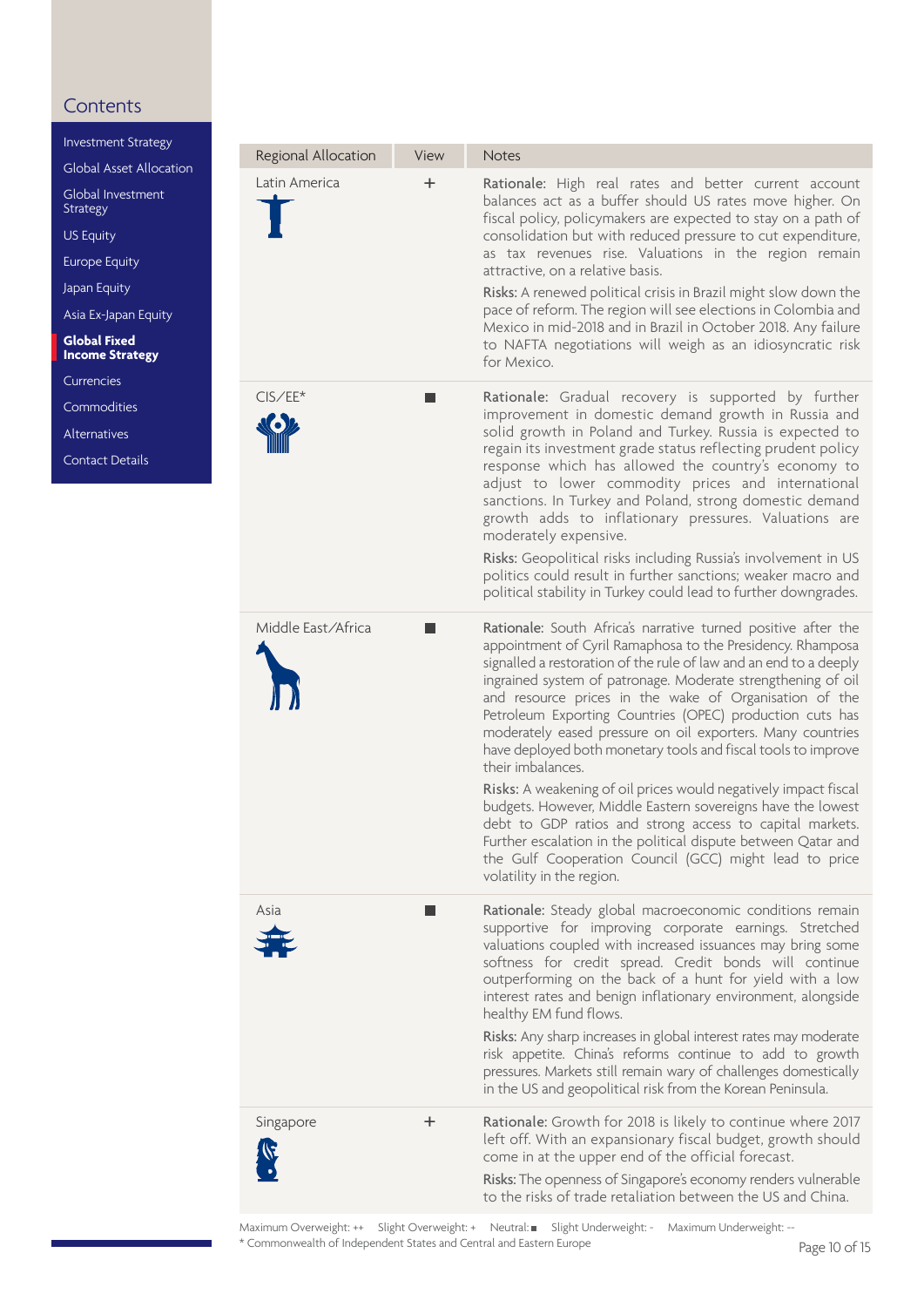$\cup$  $E<sub>L</sub>$ Ja

<span id="page-10-0"></span>

| <b>Investment Strategy</b>             | F  |
|----------------------------------------|----|
| Global Asset Allocation                |    |
| Global Investment<br><b>Strategy</b>   |    |
| <b>US Equity</b>                       |    |
| <b>Europe Equity</b>                   |    |
| Japan Equity                           | Ε  |
| Asia Ex-Japan Equity                   |    |
| Global Fixed<br><b>Income Strategy</b> | E  |
| <b>Currencies</b>                      |    |
| Commodities                            |    |
| Alternatives                           | Ji |
| Contact Details                        |    |
|                                        |    |

# **Currencies**

| <b>FX Allocation</b>           | View | <b>Notes</b>                                                                                                                                                                                                                                                                                                                                                                                                                |
|--------------------------------|------|-----------------------------------------------------------------------------------------------------------------------------------------------------------------------------------------------------------------------------------------------------------------------------------------------------------------------------------------------------------------------------------------------------------------------------|
| <b>US Dollar</b><br><b>USS</b> |      | Rationale: USD weakness remains a function of the relative<br>proximity to the end of its tightening cycle relative to other<br>developed markets.<br>Risks: USD could rally if the Fed terminal rate is revised higher,<br>or if the European Central Bank (ECB) or BoJ turned dovish.                                                                                                                                     |
| Euro<br>€                      | ÷    | Rationale: EUR/USD remains on a fundamental buy due<br>to strong economic momentum and inevitable policy<br>normalisation.<br>Risks: Speculative positioning is at extreme levels and risk of<br>a pullback cannot be discounted. Inflation in the Eurozone<br>also remains low by historical standards.                                                                                                                    |
| Japanese Yen                   | ÷.   | Rationale: While the BoJ has tried gamely to stick to a dovish<br>rhetoric, it should only be a matter of time before the market<br>sentiment on policy normalisation starts intensifying.<br>Risks: After showing some signs of an increase in the recent<br>past, structural forces might still contrive to drive inflation<br>prints lower.                                                                              |
| Singapore Dollar               | ÷    | Rationale: The nominal effective exchange rate (NEER)<br>remains cheap by recent standards and its strength should<br>only intensify into April with tightening expected at the next<br>central bank policy meeting.<br>Risks: NEER strength could abate should the policy tightening<br>be delayed until October, though any fall is unlikely to be too<br>extended.                                                       |
| China Renminbi<br>CNY          |      | Rationale: Strength should persist with onshore sellers selling<br>the USD on any upward movement in the USDCNY, against the<br>backdrop of continued confidence in the domestic economy.<br>However, with CNY already heavily overbought, we do not see<br>value at current levels.<br>Risks: China remains at the forefront of any trade sanctions<br>from the US and would bear the brunt of any potential<br>trade war. |
|                                |      |                                                                                                                                                                                                                                                                                                                                                                                                                             |

Maximum Overweight: ++ Slight Overweight: + Neutral: Slight Underweight: - Maximum Underweight: --

# **Summary**

Even as UST yield spreads against other developed market government bonds trend higher and US inflation numbers rise, US dollar strength is likely to be curtailed with market expectations of an eventual end to the Fed tightening cycle. Although a higher Fed terminal rate might be sufficient to reverse US dollar weakness, the current prospects of the rate shifting higher are unlikely in the short-term.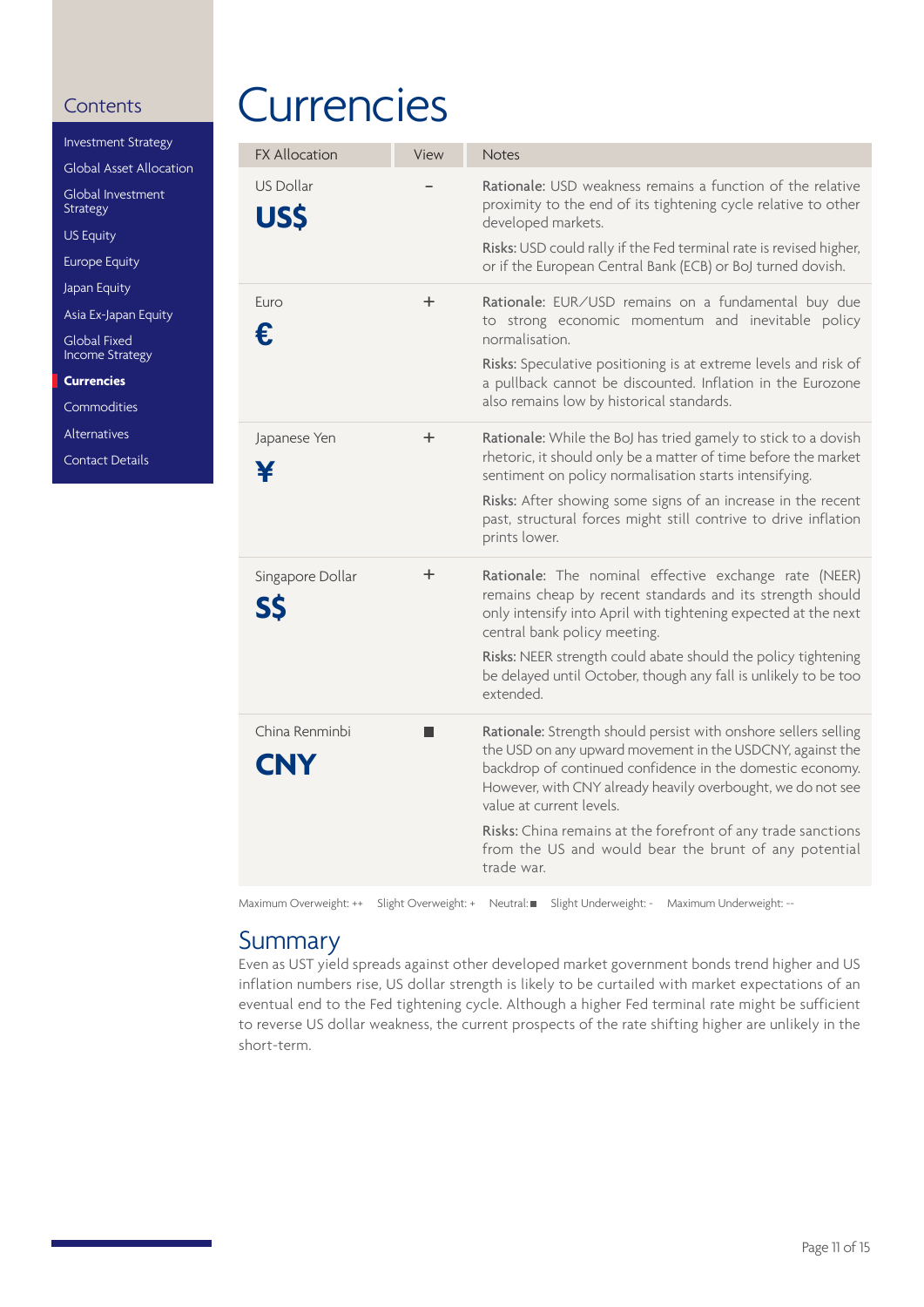<span id="page-11-0"></span>

| <b>Investment Strategy</b>    |
|-------------------------------|
| Global Asset Allocation       |
| Global Investment<br>Strategy |
| <b>US Equity</b>              |
| <b>Europe Equity</b>          |
| Japan Equity                  |
| Asia Ex-Japan Equity          |
| Global Fixed                  |

[Income Strategy](#page-7-0)

[Currencies](#page-10-0)

**Commodities**

[Alternatives](#page-12-0)

[Contact Details](#page-13-0)

# **Commodities**

| <b>Sector Allocation</b>         | View                 | <b>Notes</b>                                                                                                                                                                                                                                                                                                                                                                                                                  |
|----------------------------------|----------------------|-------------------------------------------------------------------------------------------------------------------------------------------------------------------------------------------------------------------------------------------------------------------------------------------------------------------------------------------------------------------------------------------------------------------------------|
| Commodities<br>Uo 2              | ÷.                   | Rationale: Global economic growth remains in expansionary<br>territory. Chinese supply side reforms are reducing<br>production and tightening global supply-demand balances,<br>yet commodity producers have yet to respond with increased<br>capex. Growing interest in electric vehicles is a long-term<br>structural positive.<br>Risks: Further US interest rate increases could derail global                            |
|                                  |                      | growth and strengthen the USD which is negative for<br>commodities. Increased protectionism or slowing economic<br>activity in China would negatively impact demand in 2018.                                                                                                                                                                                                                                                  |
| Gold                             | ÷.                   | Rationale: Accelerating inflation would be positive for gold if<br>central banks were slow in raising interest rates. There is<br>positive demand from physical gold exchange traded funds<br>(ETFs) and central banks.                                                                                                                                                                                                       |
|                                  |                      | Risks: Higher real interest rates could be negative for gold,<br>which does not pay interest. The bullion is also vulnerable to<br>upward moves in the USD.                                                                                                                                                                                                                                                                   |
| <b>Base Metals</b>               | ÷.                   | Rationale: Inventory levels are falling, with supply outlook<br>lacklustre due to continued lack of investment in new<br>capacity. Manufacturing PMI and industrial production data<br>remain strongly positive.<br>Risks: Weaker demand as a result of slowing economic<br>growth, particularly from China. Elevated speculation in<br>futures markets. Country-specific risks on taxation and<br>ownership remain a concern |
| <b>Bulk Commodities</b><br>كافاك |                      | Rationale: Chinese government continues to close low-quality<br>domestic production of iron ore, coal and steel, benefiting<br>higher grade producers overseas. Seasonal Australian rainfall<br>presents supply risk.                                                                                                                                                                                                         |
|                                  |                      | Risks: A slowdown in China's domestic property market will<br>weaken demand while winter production cuts and seasonal<br>strong demand whittles down.                                                                                                                                                                                                                                                                         |
| Energy                           |                      | Rationale: OPEC has extended its production cuts to December<br>2018, with support from Russia. Positive aggregate crude oil<br>demand growth, particularly from China and India. Supply risk<br>from Venezuela, Nigeria and Iraq.                                                                                                                                                                                            |
|                                  |                      | Risks: Strong increases in US onshore shale production,<br>possible breakdown in OPEC production discipline, or an early<br>end to OPEC supply cuts. High level of speculative positions.                                                                                                                                                                                                                                     |
| Agriculture                      |                      | Rationale: Agricultural prices are trading at historically low<br>levels, presenting upside risk in the event of unusual weather<br>conditions.<br>Risks: No sign of bad weather conditions. Recent years have                                                                                                                                                                                                                |
|                                  |                      | seen favourable weather and bumper harvests.                                                                                                                                                                                                                                                                                                                                                                                  |
| Maximum Overweight: ++           | Slight Overweight: + | Neutral:<br>Slight Underweight: - Maximum Underweight: --                                                                                                                                                                                                                                                                                                                                                                     |

# Summary

Global economic growth remains in expansionary territory, with global industrial production and purchasing managers' index (PMI) data supporting continued demand strength. Chinese demand is expected to hold till the second half of 2018. Over in the US, the increasing protectionist rhetoric poses a risk to future economic growth, but such rhetoric has yet to translate into actual legislation.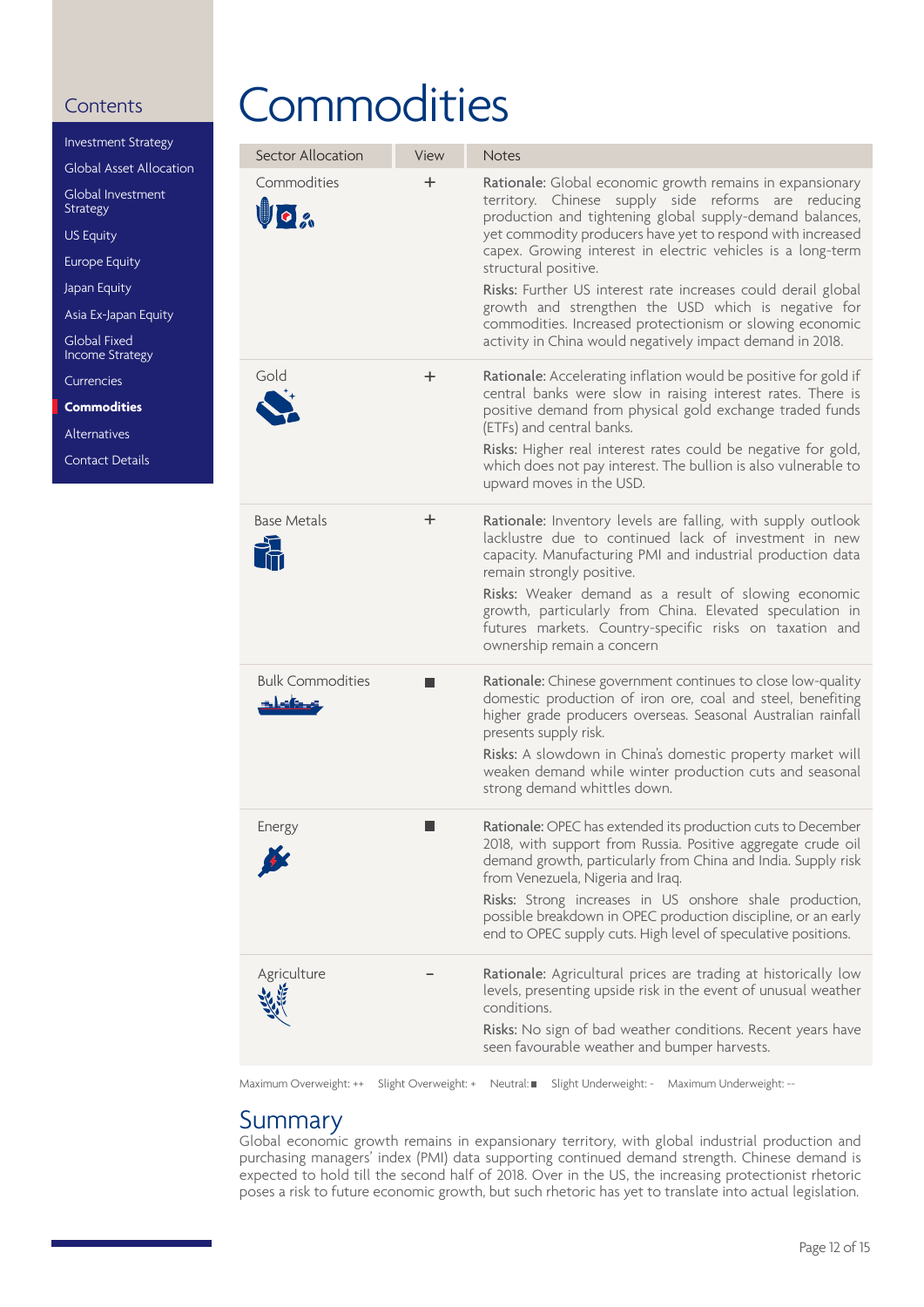<span id="page-12-0"></span>[Investment Strategy](#page-1-0) [Global Asset Allocation](#page-2-0) [Global Investment](#page-3-0) Strategy US Equity [Europe Equity](#page-4-0) Japan Equity [Asia Ex-Japan Equity](#page-5-0) Global Fixed [Income Strategy](#page-7-0) [Currencies](#page-10-0) [Commodities](#page-11-0) **Alternatives** [Contact Details](#page-13-0)

# Alternatives

| Sector Allocation | View  | <b>Notes</b>                                                                                                                                                                                                                                                                                                                                                                                                                                                                                                                                 |
|-------------------|-------|----------------------------------------------------------------------------------------------------------------------------------------------------------------------------------------------------------------------------------------------------------------------------------------------------------------------------------------------------------------------------------------------------------------------------------------------------------------------------------------------------------------------------------------------|
| Hedge Funds       | $\pm$ | Rationale: Volatility has started to rise from historically low<br>levels. Rising interest rates may lead to more dispersion<br>amongst individual stock performance as market participants<br>begin to incorporate value into their investment<br>considerations as opposed to purely growth. This may be<br>beneficial for fundamental biased strategies that are hedged.<br>Risks: The upward momentum in asset prices may continue<br>due to healthy corporate fundamentals which may lessen the<br>attractiveness of hedged strategies. |
| Private Equity    | ÷     | Rationale: Heightened volatility in the public markets and the<br>superior growth potential of private companies make private<br>equity an attractive asset class for generating alpha.<br>Risks: Valuations are not cheap in certain sectors such as<br>healthcare due to industry attractiveness and abundant<br>liquidity.                                                                                                                                                                                                                |

Maximum Overweight: ++ Slight Overweight: + Neutral: Slight Underweight: - Maximum Underweight: --

# Summary

Many of the sectors and companies still continue to exhibit strong growth leading to a divergence of performance amongst companies, sectors and geographies. Strategies which focus on identifying such opportunities that also hedge market risk could be relatively more attractive.

There are also industries that are facing challenging times and disruptive competitors creating opportunities for funds that have the ability to take advantage of these changes be they structural or cyclical.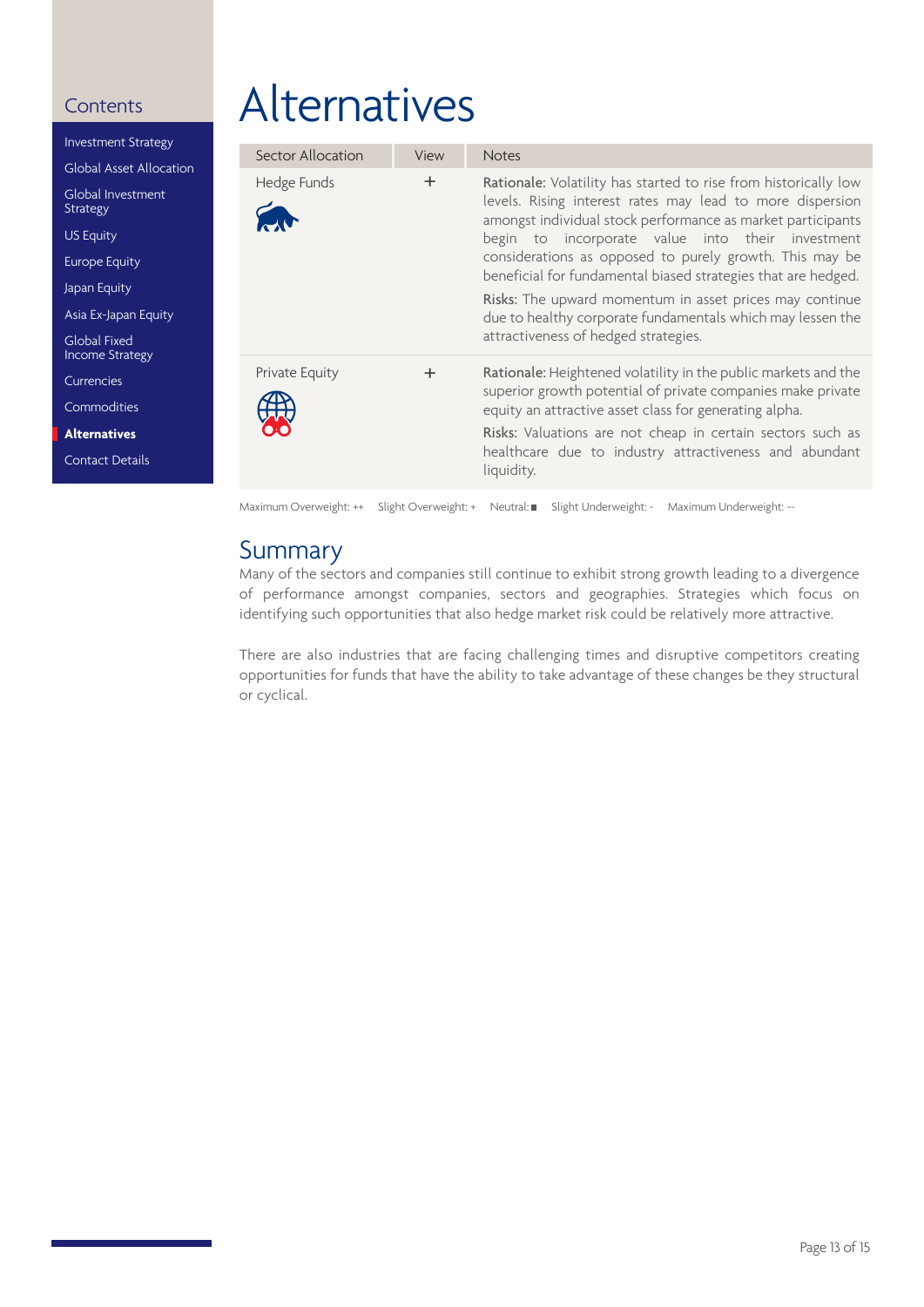| <b>Investment Strategy</b>                    |
|-----------------------------------------------|
| Global Asset Allocation                       |
| Global Investment<br><b>Strategy</b>          |
| <b>US Equity</b>                              |
| <b>Europe Equity</b>                          |
| Japan Equity                                  |
| Asia Ex-Japan Equity                          |
| <b>Global Fixed</b><br><b>Income Strategy</b> |
| Currencies                                    |
| Commodities                                   |
|                                               |

[Alternatives](#page-12-0)

**Contact Details**

# <span id="page-13-0"></span>Contents Contact Details

#### **Singapore** UOB Asset Management Ltd Address 80 Raffles Place UOB Plaza 2 Level 3 Singapore 048624 Tel 1800 222 2228 (Local) (65) 6222 2228 (International)<br>Fax (65) 6532 3868  $(65)$  6532 3868 Email uobam@uobgroup.com Website uobam.com.sg **Malaysia** UOB Alternative Investment Management Pte Ltd Address 80 Raffles Place #16-21, UOB Plaza 2 Singapore 048624 Tel (65) 6539 2646 (65) 6222 2228 (International) Email uobaim@uobgroup.com Website uobaim.com.sg

|     | UOB Asset Management (Malaysia) Berhad       |
|-----|----------------------------------------------|
|     | Address Level 22, Vista Tower, The Intermark |
|     | No. 348 Jalan Tun Razak, 50400 Kuala Lumpur  |
| Tel | $(60)$ $(03)$ 2732 1181                      |
| Fax | (60) (03) 2164 8188                          |
|     | Website uobam.com.my                         |
|     |                                              |

#### **Thailand**

|         | UOB Asset Management (Thailand) Co., Ltd                         |
|---------|------------------------------------------------------------------|
|         | Address 23A, 25 Floor, Asia Centre Building, 173/27-30, 32-33    |
|         | South Sathon Road, Thungmahamek, Sathon, Bangkok 10120, Thailand |
| Tel     | $(66)$ 2786 2000                                                 |
| Fax     | (66) 2786 2377                                                   |
| Website | uobam.co.th                                                      |
|         |                                                                  |

#### **Brunei**

|         | UOB Asset Management (B) Sdn Bhd               |
|---------|------------------------------------------------|
| Address | FF03 to FF05, The Centrepoint Hotel, Gadong    |
|         | Bandar Seri Begawan BE 3519, Brunei Darussalam |
| Tel     | $(673)$ 2424806                                |
| Fax     | $(673)$ 2424805                                |

### **Taiwan**

|     | UOB Asset Management (Taiwan) Co., Ltd          |
|-----|-------------------------------------------------|
|     | Address Union Enterprise Plaza, 16th Floor,     |
|     | 109 Minsheng East Road, Section 3, Taipei 10544 |
| Tel | (886)(2) 2719 7005                              |
| Fax | $(886)(2)$ 2545 6591                            |
|     |                                                 |

### **Japan**

|         | UOB Asset Management (Japan) Ltd                    |
|---------|-----------------------------------------------------|
| Address | 13F Sanno Park Tower, 2-11-1 Nagatacho, Chiyoda-ku, |
|         | Tokyo 100-6113 Japan                                |
| Tel     | $(813)$ 3500-5981                                   |
| Fax     | (813) 3500-5985                                     |

### **China**

| Ping An UOB Fund Management Company Ltd |                                                              |
|-----------------------------------------|--------------------------------------------------------------|
|                                         | Address 34F, Ping An Financial Center, No 5033, Yitian Road, |
|                                         | Futian District. Shenzhen 518033                             |
| Tel                                     | (86) 755-2262-3179                                           |
| Fax                                     | (673) 755-2399-7878                                          |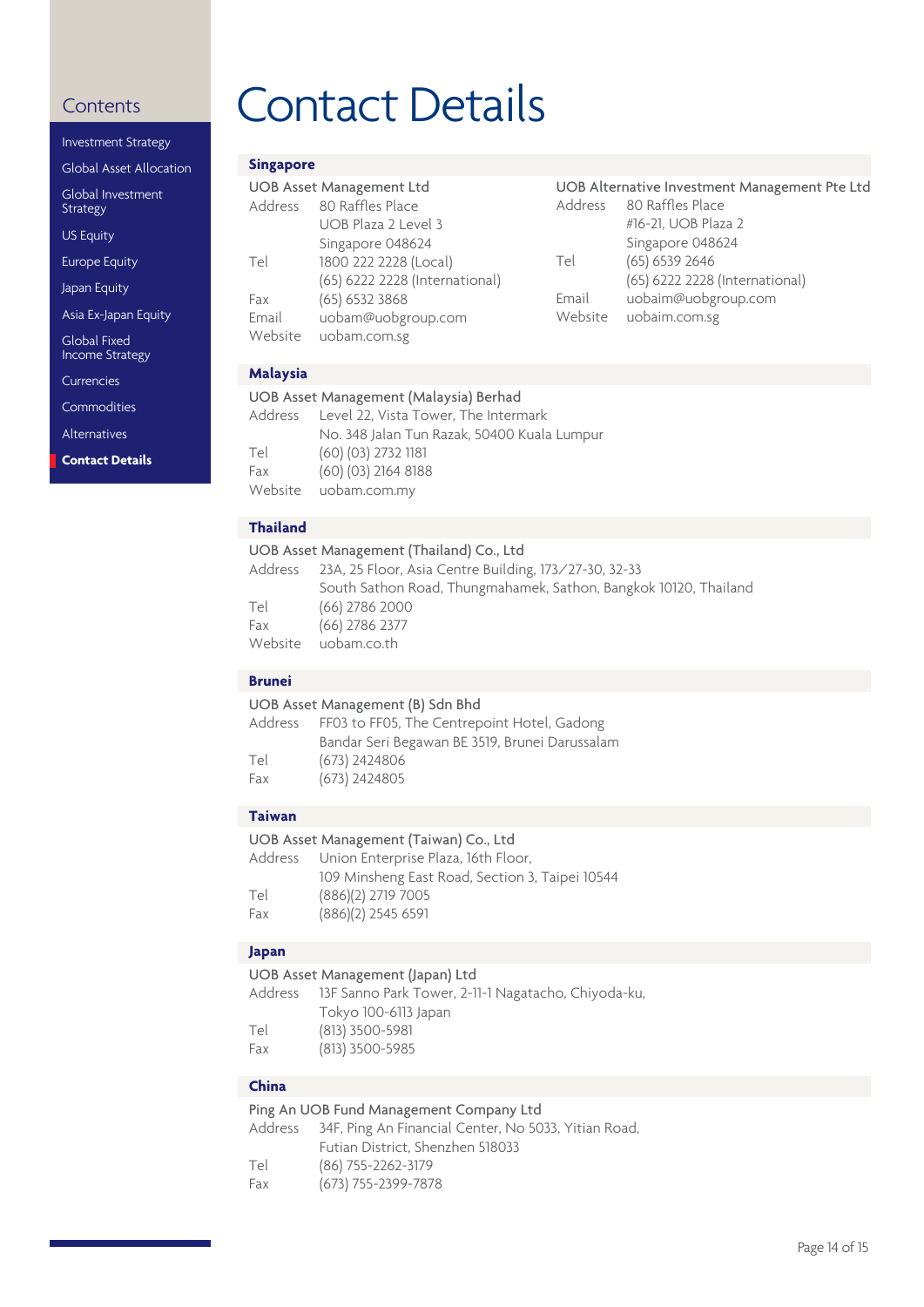- [Investment Strategy](#page-1-0)
- [Global Asset Allocation](#page-2-0)

[Global Investment](#page-3-0) Strategy

US Equity

[Europe Equity](#page-4-0)

Japan Equity

[Asia Ex-Japan Equity](#page-5-0)

Global Fixed [Income Strategy](#page-7-0)

[Currencies](#page-10-0)

[Commodities](#page-11-0)

[Alternatives](#page-12-0)

**Contact Details**

#### Important Notice & Disclaimer

This publication shall not be copied or disseminated, or relied upon by any person for whatever purpose. The information herein recommendation or advice to buy or sell any investment product, including any collective investment schemes or shares of companies mentioned within. Although every reasonable care has been taken to ensure the accuracy and objectivity of the information contained in this publication, UOB Asset Management Ltd ("UOBAM") and its employees shall not be held liable for any error, inaccuracy and/or omission, howsoever caused, or for any decision or action taken based on views expressed or information in this publication. The information contained in this publication, including any data, projections and underlying assumptions are based upon certain assumptions, management forecasts and analysis of information available and reflects prevailing conditions and our views as of the date of this publication, all of which are subject to change at any time without notice. Please note that the graphs, charts, formulae or other devices set out or referred to in this document cannot, in and of itself, be used to determine and will not assist any person in deciding which investment product to buy or sell, or when to buy or sell an investment product. UOBAM does not warrant the accuracy, adequacy, timeliness or completeness of the information herein for any particular purpose and expressly disclaims liability for any error, inaccuracy or omission. Any opinion, projection and other forward-looking statement regarding future events or performance of, including but not limited to, countries, markets accounting, legal, regulatory, tax or other advice. The information herein has no regard to the specific objectives, financial situation and particular needs of any specific person. You may wish to seek advice from a professional or an independent financial adviser about the issues discussed herein or before investing in any investment or insurance product. Should you choose not to seek such advice, you should consider carefully whether the investment or insurance product in question is suitable for you. In the event of any discrepancy between the English and Mandarin versions of this publication, the English version shall prevail. The contents in this report were updated as at August 2016.